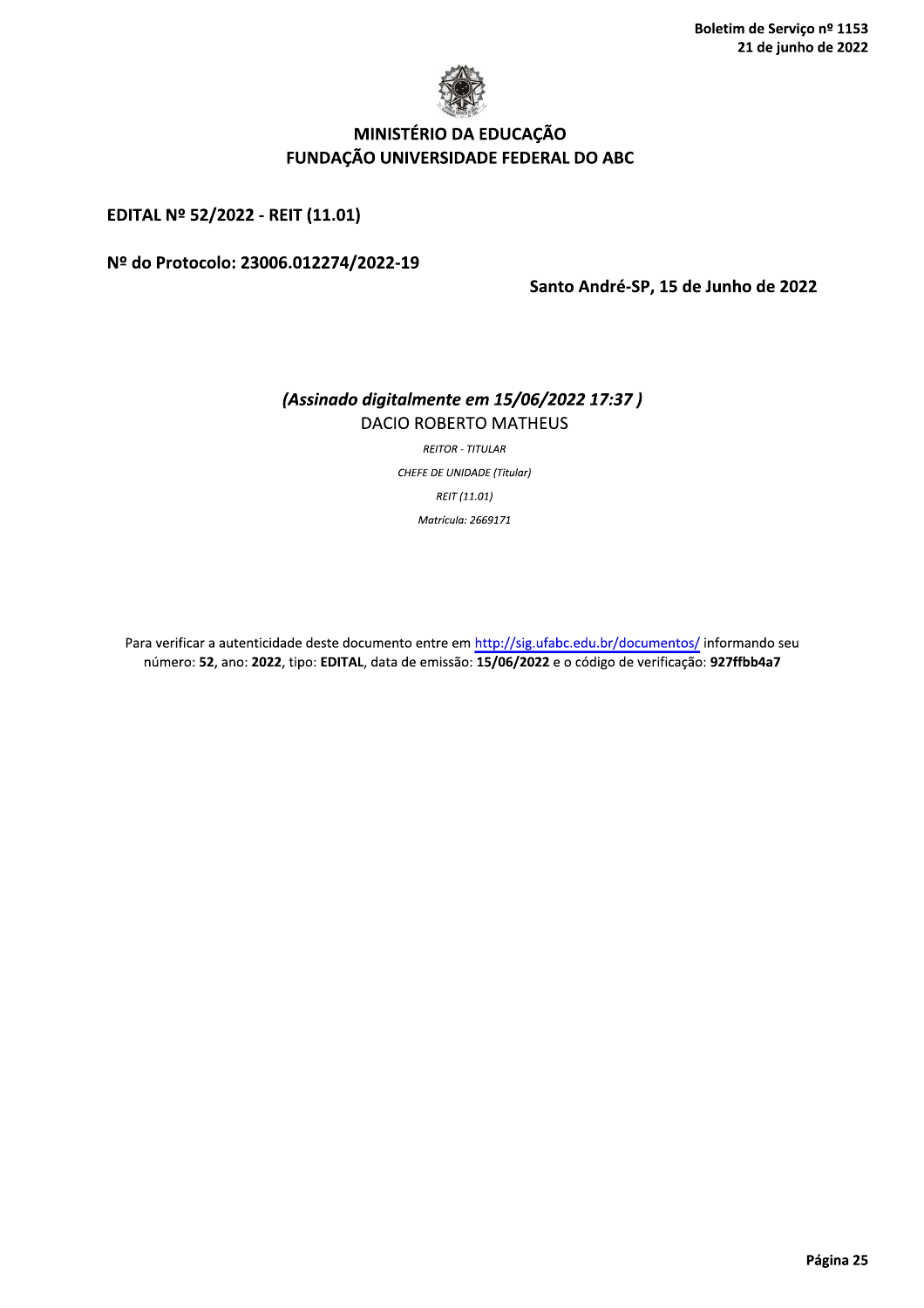

## MINISTÉRIO DA EDUCAÇÃO Fundação Universidade Federal do ABC Reitoria

### **EDITAL**

**Fdital** de Ingresso nas Licenciaturas Interdisciplinares em 2022 - Dispõe sobre a oferta de vagas para formação de professores das redes públicas estaduais e municipais em curso de licenciatura na área em que atuam.

O Reitor da Fundação Universidade Federal do ABC (UFABC) torna público o processo para ingresso nas Licenciaturas Interdisciplinares em 2022 por meio de reserva de vagas destinadas a formação de professores em serviço nas redes públicas estaduais e municipais em curso de licenciatura na área em que atuam.

# 1. DAS DISPOSIÇÕES GERAIS

- 1.1 O presente Edital tem por objetivo tornar público o processo para ingresso nas Licenciaturas Interdisciplinares em 2022 por meio de reserva de vagas destinadas a formação de professores em serviço nas redes públicas estaduais e municipais em curso de licenciatura na área em que atuam, buscando contribuir para o alcance da Meta 15 do PNE - Garantir, em regime de colaboração entre a União, os Estados, o Distrito Federal e os Municípios, no prazo de 1 (um) ano de vigência deste PNE, política nacional de formação dos profissionais da educação de que tratam os incisos I, II e III do caput do art. 61 da Lei no 9.394, de 20 de dezembro de 1996, assegurado que todos os professores e as professoras da educação básica possuam formação específica de nível superior, obtida em curso de licenciatura na área de conhecimento em que atuam.
- 1.2 A oferta de vagas por meio deste edital atende ao disposto no Edital MEC/SEB 35/2.021, e faz parte do Programa Institucional de Fomento e Indução da Inovação da Formação Inicial Continuada de Professores e Diretores Escolares fomentado pelo MEC/SEB.
- 1.3 A execução do Programa foi realizada pela formalização de Termo de Cooperação Técnica (TCT), firmado entre o Ministério da Educação (MEC), por meio da Secretaria de Educação Básica (SEB), a Universidade Federal do ABC (UFABC), Universidade de São Paulo (USP) e a Universidade Católica de Santos (UniSantos).
- 1.4 A UFABC (www.ufabc.edu.br) é uma Universidade da rede de Instituições Federais de ensino superior, pública e gratuita.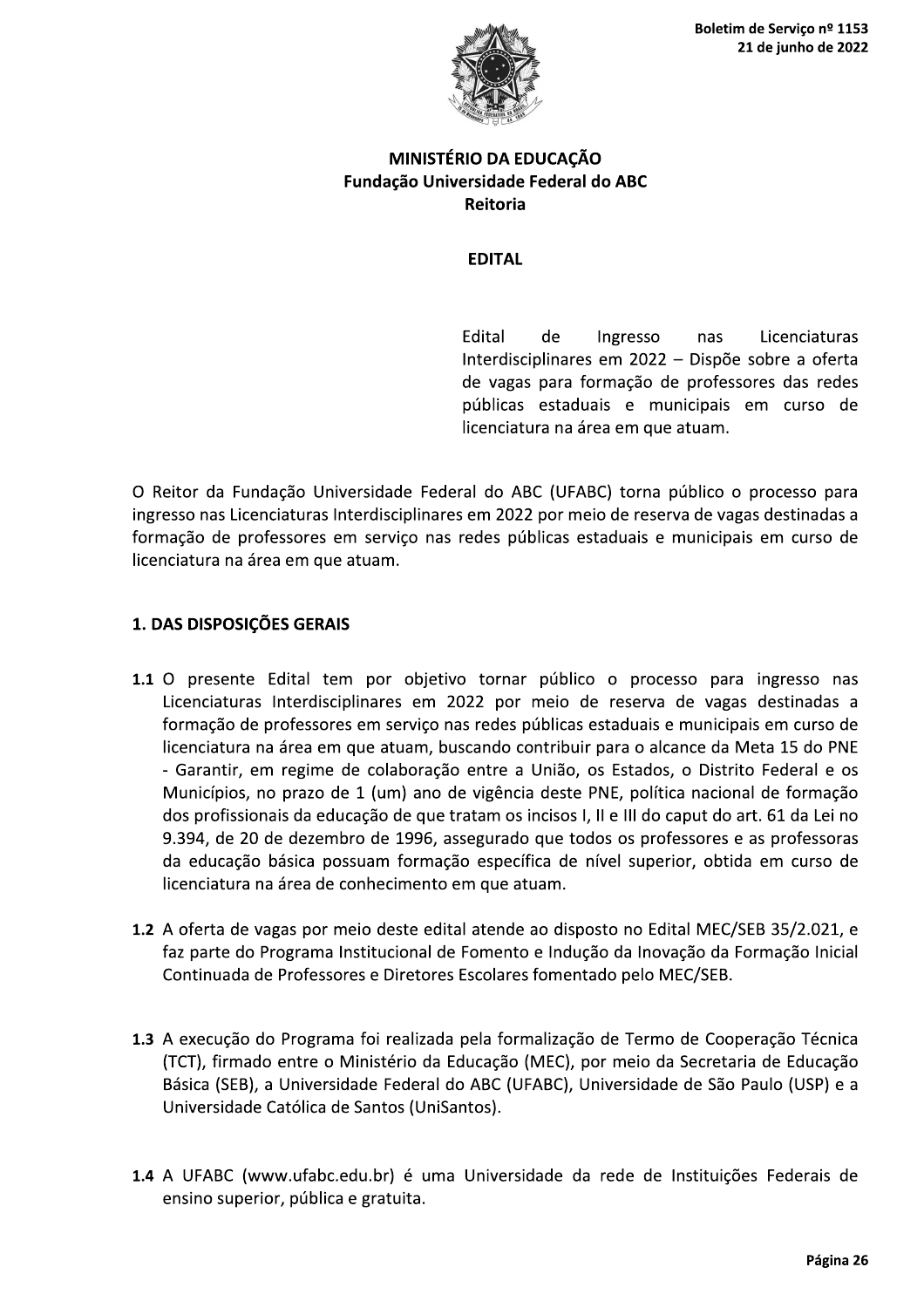- 1.4.1 A UFABC possui campus nos municípios de Santo André-SP e São Bernardo do Campo-SP. A LCNE – Licenciatura em Ciências Naturais e Exatas é ofertada, preferencialmente, no campus de Santo André e a LCH - Licenciatura em Ciências Humanas é ofertada, preferencialmente, no campus de São Bernardo do Campo;
- 1.5 A Comissão de Homologação de Matrículas de Ingressantes, nomeada pelo Reitor da UFABC por meio da Portaria nº 2.258/2022, publicada no Boletim de Serviço nº 1.124 de 04/03/2.022 será responsável pela execução dos procedimentos necessários para a condução deste processo seletivo.
- 1.5.1 Nas etapas de classificação dos candidatos por meio da redação/carta de motivação e da entrevista, a Comissão terá o suporte do Comitê Gestor Institucional de Formação Inicial e Continuada de Profissionais do Magistério da Educação Básica (COMFOR-UFABC).

1.6 Serão oferecidas 18 (dezoito) vagas, distribuídas por curso/campus/turno conforme a Tabela I.

### Tabela I

| Curso                                                | <b>Vagas por Turno</b> |         |
|------------------------------------------------------|------------------------|---------|
|                                                      | Matutino               | Noturno |
| Licenciatura em Ciências Naturais e Exatas<br>(LCNE) |                        |         |
| Licenciatura em Ciências Humanas (LCH)               |                        |         |

- 1.6.1 O ingresso normatizado por este Edital ocorrerá na modalidade fase única, exclusivamente com a oferta das vagas descritas na Tabela I.
- 1.6.2 Caso restem vagas disponíveis ao final deste processo seletivo, estas não serão ocupadas, mesmo no caso de existirem candidatos aptos e não convocados em lista de espera de outro curso/turno.
- 1.6.3 O quantitativo de vagas ofertadas neste edital foi subtraído do total de vagas destinadas à oferta para o processo de Transferência Externa no ano de 2022, considerando o disposto na Resolução ConsEPE nº 254/2022 que regulamenta este processo.

1.7 As informações sobre a classificação, convocações, datas, horários, documentos, solicitações de matrícula, deferimentos, indeferimentos, recursos e quaisquer outras relacionadas este processo seletivo serão disponibilizadas a na página https://prograd.ufabc.edu.br/sisu.

1.8 É de responsabilidade exclusiva dos candidatos o acompanhamento das etapas deste processo seletivo.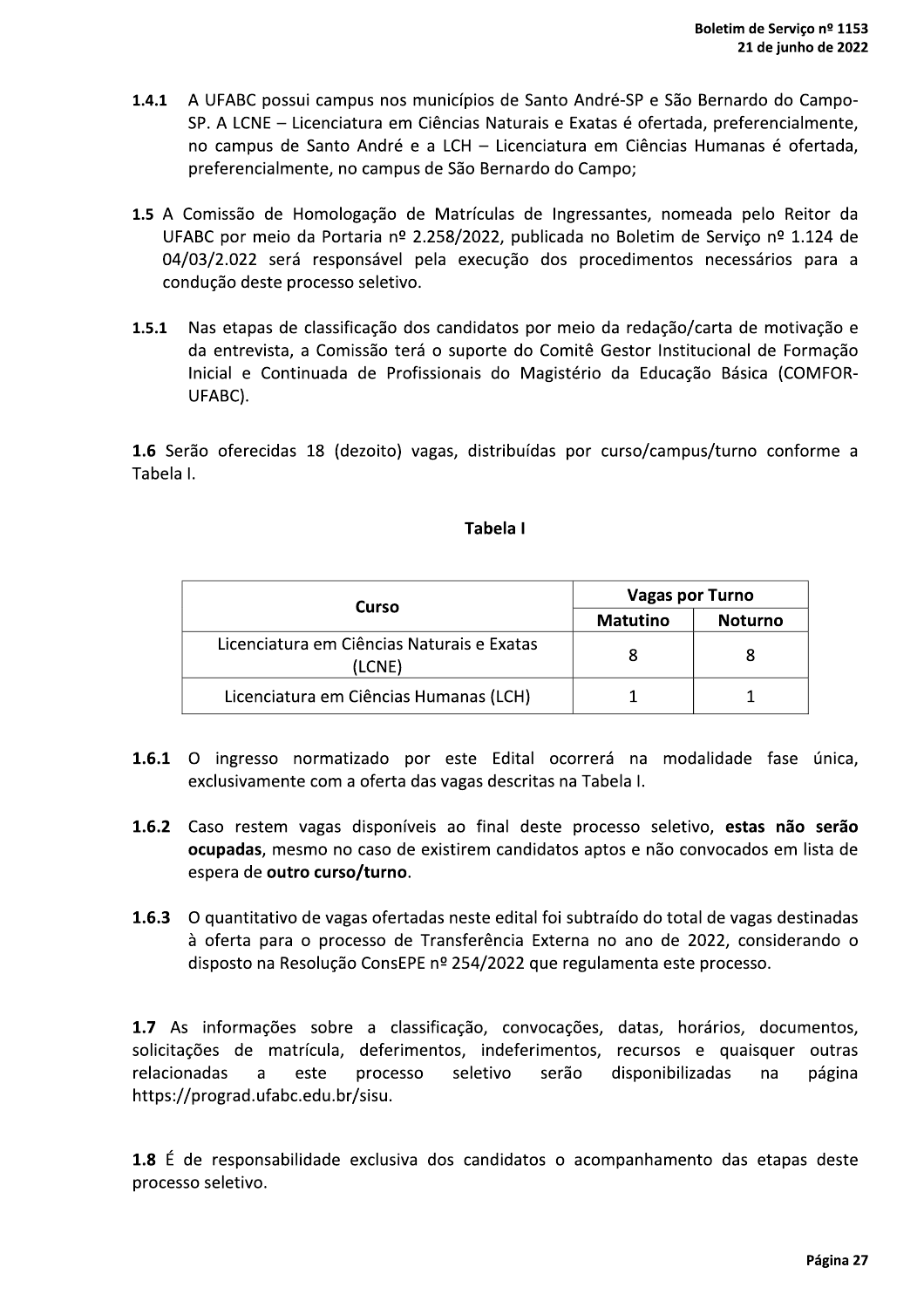## 2. DO PROGRAMA INSTITUCIONAL DE FOMENTO E INDUÇÃO DA INOVAÇÃO DA FORMAÇÃO **INICIAL CONTINUADA DE PROFESSORES E DIRETORES ESCOLARES**

2.1. O Programa Institucional de Fomento e Indução da Inovação da Formação Inicial Continuada de Professores e Diretores Escolares é uma ação do MEC/SEB para atender às finalidades da Lei nº 13.005, de 25 de junho de 2014, que aprova o Plano Nacional de Educação (PNE), especificamente das Metas 1, 4, 5, 7, 12 e 15 e do Decreto nº 8.752, de 9 de maio de 2016.

2.2. A regulamentação do Programa Institucional de Fomento e Indução da Inovação da Formação Inicial Continuada de Professores e Diretores Escolares está estabelecida na Portaria MEC/SEB nº 412, de 17 de junho de 2021.

2.3. São objetivos do Programa Institucional de Fomento e Indução da Inovação da Formação Inicial Continuada de Professores e Diretores Escolares, neste Edital, que tem por objeto selecionar propostas de Instituições de Ensino Superior (IES) voltadas para formação inicial de professores:

- a) Induzir a oferta de cursos de licenciaturas inovadoras, que atendam às necessidades e à organização da atual política curricular da Educação Básica e da formação de professores para atuar nessa etapa de ensino;
- b) Contribuir para o alcance da Meta 15 do PNE, oferecendo, aos professores em serviço na rede pública, oportunidade de acesso à formação específica de nível superior, em curso de licenciatura na área de conhecimento em que atuam;
- c) Prestar apoio técnico e financeiro, em caráter suplementar, às Instituições de Ensino Superior (IES), a fim de promover a formação inicial de qualidade para o exercício da docência na Educação Básica;
- d) Incentivar o desenvolvimento de propostas formativas inovadoras, que considerem as especificidades da formação em serviço para professores da Educação Básica, por meio do uso pedagógico das tecnologias e das metodologias ativas;
- e) Estimular a articulação das Instituições de Ensino Superior (pós-graduação, pedagogia e licenciaturas) com as Redes de Ensino, visando ao desenvolvimento da atuação prática de pedagogos e licenciandos, por meio do estágio e disciplinas práticas;
- f) Estimular o desenvolvimento e a oferta de novos formatos de curso de formação de professores, visando promover licenciaturas interdisciplinares, em rede e com ênfase na vivência prática na escola básica, buscando preencher as lacunas acadêmicas no que concerne à formação interdisciplinar dos professores da Educação Básica.

2.4. A formação em curso de licenciatura dos professores selecionados por este Edital será feita por meio da integralização do Projeto Pedagógico de um dos cursos de Licenciatura Interdisciplinar oferecidos pela UFABC.

2.4.1 Licenciatura Interdisciplinar em Ciências Naturais e Exatas (LCNE) - O curso de Licenciatura em Ciências Naturais e Exatas tem por objetivo geral a formação inicial de Professores para atuação na Educação Básica nas grandes áreas das Ciências Naturais e Matemática nos anos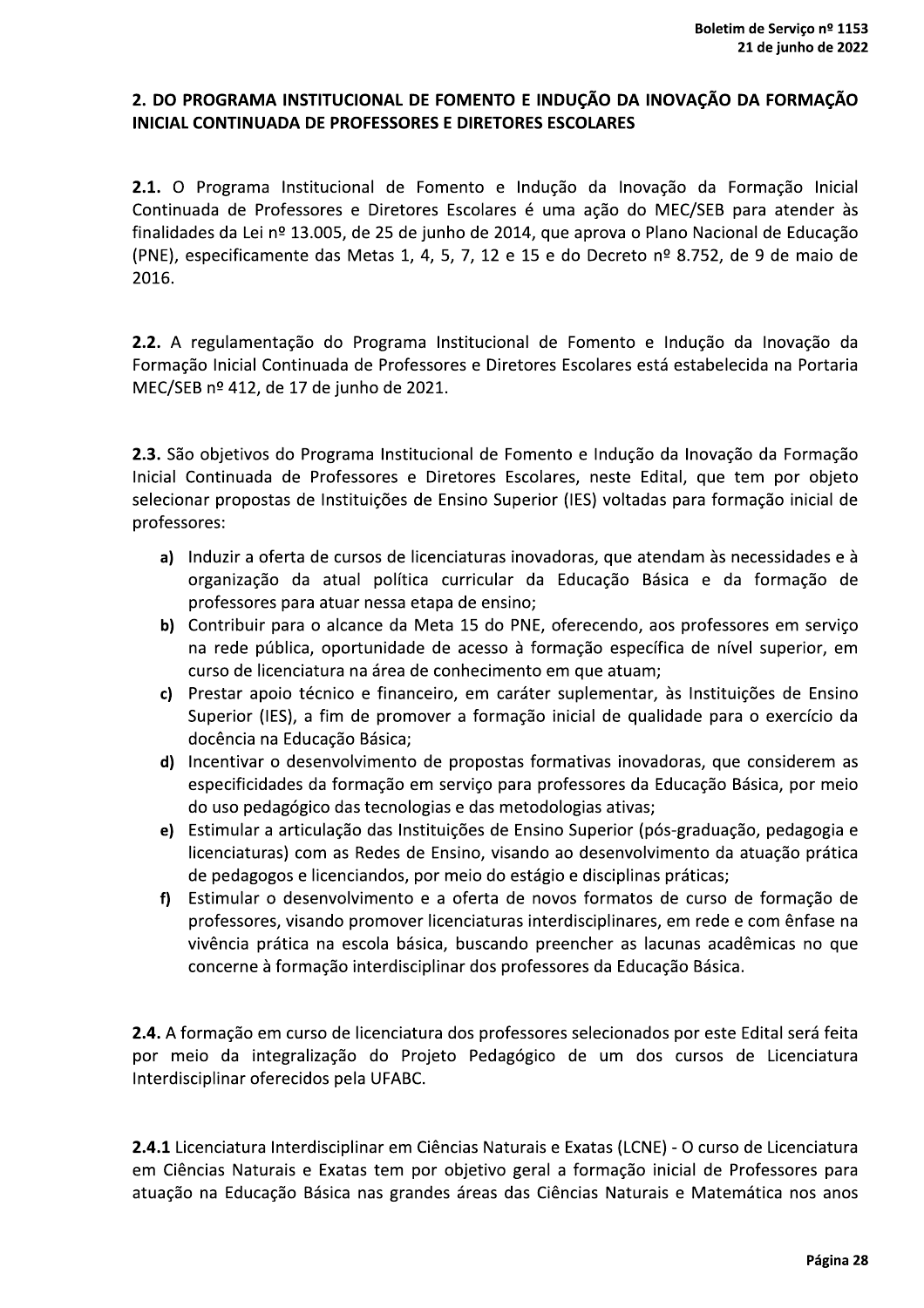finais do ensino fundamental, promovendo na formação uma perspectiva crítica, humanista e profunda das ciências, englobando desde a gênese do conhecimento científico até a sua veiculação em espaços formais e não formais de Educação.

Informações complementares sobre o curso, assim como seu Projeto Pedagógico, podem ser encontradas em https://prograd.ufabc.edu.br/lcne.

2.4.2 Licenciatura Interdisciplinar em Ciências Humanas (LCH) - O Curso de Licenciatura em Ciências Humanas (LCH) tem por objetivo formar professores para atuar na Educação Básica, na área de Ciências Humanas, em especial no Ensino Fundamental: anos finais.

Informações complementares sobre o curso, assim como seu Projeto Pedagógico, podem ser encontradas em https://prograd.ufabc.edu.br/lch.

2.4.3 O aluno selecionado por este processo deverá seguir todas as normativas e disposições aplicáveis a todo o corpo discente da graduação, observando-se, especialmente, os prazos de integralização do curso e as exigências para a obtenção de diploma.

2.4.4 As aulas dos ingressantes por este processo seletivo começarão em 19 de setembro de 2022, início do terceiro quadrimestre letivo, conforme Ato Decisório nº 207 do Conselho de Ensino, Pesquisa e Extensão (ConsEPE). O Calendário Acadêmico de 2022 está publicado no endereço eletrônico prograd.ufabc.edu.br/calendarios.

2.4.5 As normativas dos Conselhos Superiores da UFABC (Conselho de Ensino, Pesquisa e Extensão - ConsEPE e Conselho Universitário - ConsUni) mencionadas neste edital podem ser encontradas no endereço eletrônico www.ufabc.edu.br/administracao/conselhos.

## 3. DAS INSCRIÇÕES

3.1 Poderão se inscrever no processo seletivo normatizado por este Edital todos os docentes que se encontrem em efetivo exercício do magistério nas redes públicas estaduais e municipais do Brasil na data de sua inscrição, bem como no momento da sua solicitação de matrícula na UFABC, em caso de aprovação.

3.2 Os candidatos deverão ainda atender aos seguintes critérios:

- a) Para concorrer à vaga na Licenciatura Interdisciplinar em Ciências Naturais e Exatas tem de atuar como professor efetivo na rede pública estadual ou municipal do estado de São Paulo, nas áreas de Ciências Naturais ou Matemática. Para concorrer à vaga na Licenciatura Interdisciplinar em Ciências Humanas tem de atuar na rede pública nas áreas de Ciências Humanas.
- b) Possuir formação de nível superior em área diferente daquela em que atua como professor da rede pública;
- c) Possuir formação de nível superior na área em que atua como professor da rede pública apenas no Ensino Médio;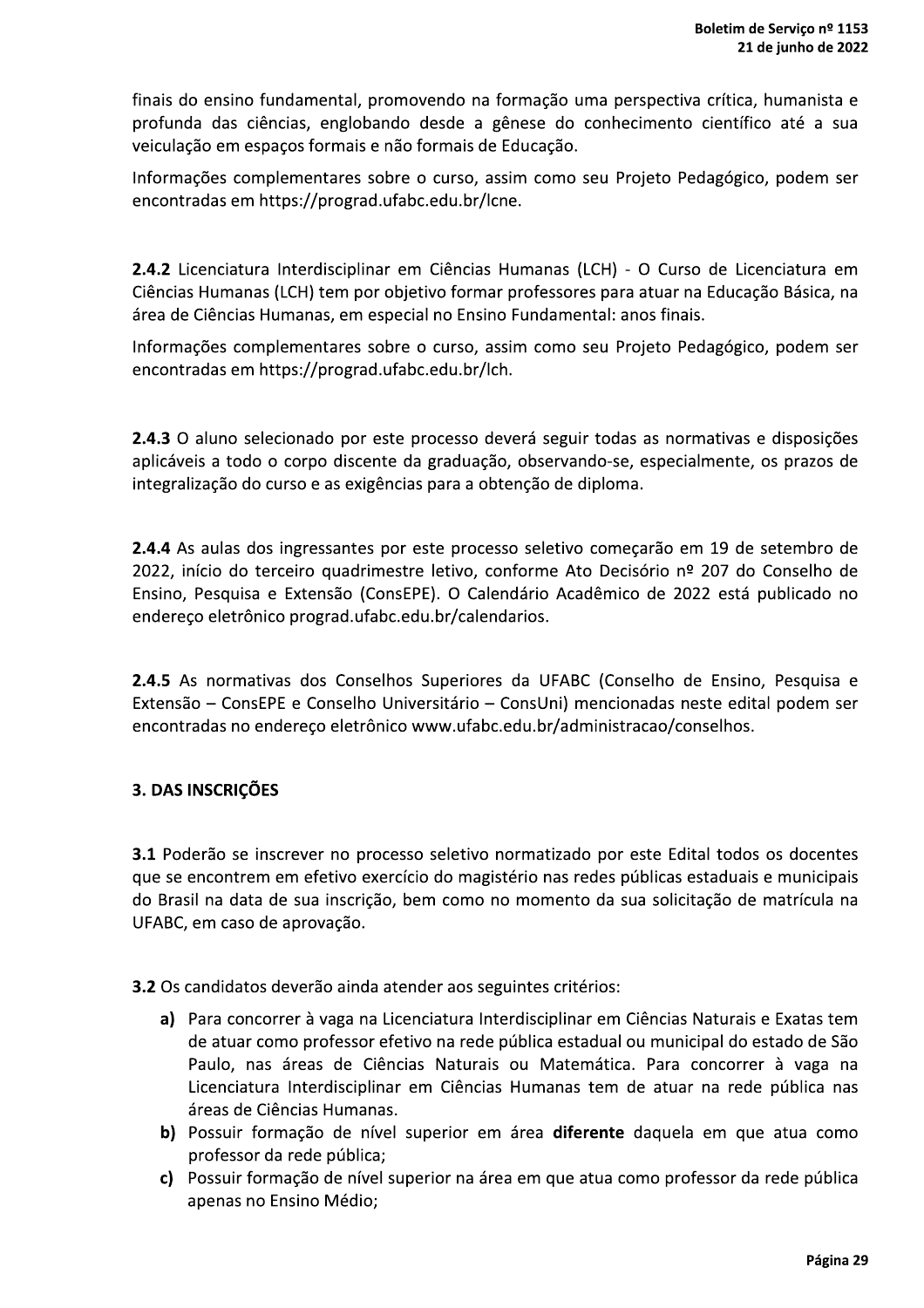- d) Ter no mínimo 1 (um) ano de experiência como professor da rede pública;
- e) Ter horário de trabalho compatível com o curso escolhido;
- f) Ter o currículo cadastrado na Plataforma da Educação Básica (antiga plataforma Freire).

3.3 As inscrições serão feitas exclusivamente por meio de formulário eletrônico a ser disponibilizado na página https://prograd.ufabc.edu.br/sisu.

3.3.1 A abertura das inscrições será às 12h00 do dia 22 de junho de 2022 e o encerramento será às 23h59 do dia 31 de julho de 2022, no horário de Brasília, conforme o cronograma do processo seletivo apresentado no Anexo I.

3.3.2 A responsabilidade sobre as informações constantes no formulário são exclusivamente do candidato, sendo proibida a sua alteração e a submissão de documentos após o encerramento das inscrições.

3.3.3 Caso o mesmo candidato (verificado pelo número do CPF) submeta mais de uma inscrição, será considerada válida apenas a última.

3.3.4 As informações que não forem comprovadas não serão consideradas para efeito da pontuação do candidato.

3.3.5 A submissão de documentos ilegíveis e/ou de formulário com preenchimento incompleto acarretará no indeferimento da inscrição.

3.4 O formulário eletrônico de inscrição disponibilizará campos para informação de:

- a) Dados pessoais do candidato: nome, nome social, data de nascimento, local de nascimento, CPF, RG, endereço e dados de contato;
- b) Identificação se o candidato é pessoa com deficiência, nos termos do disposto no item 6.5 e seus subitens, no Edital 63/2.021, de ingresso aos cursos de graduação da UFABC em 2.022;
- c) Curso e turno em que deseja concorrer LCNE ou LCH, matutino ou noturno;
- d) Área de atuação do candidato como professor da rede pública;
- e) Curso(s) de formação superior do candidato;
- f) Curso(s) de pós-graduação latu sensu (especialização), se houver;
- $g$ ) Curso(s) de pós-graduação stricto sensu (mestrado e doutorado), se houver;
- h) Upload de declaração emitida há no máximo 30 dias por Secretaria Educação Estadual ou Municipal que comprove sua vinculação como professor ativo da rede pública fundamental;
- i) Upload de texto escrito relacionado à temática do processo seletivo, com no máximo 2.500 caracteres, conforme as orientações que serão disponibilizadas no formulário de inscrição.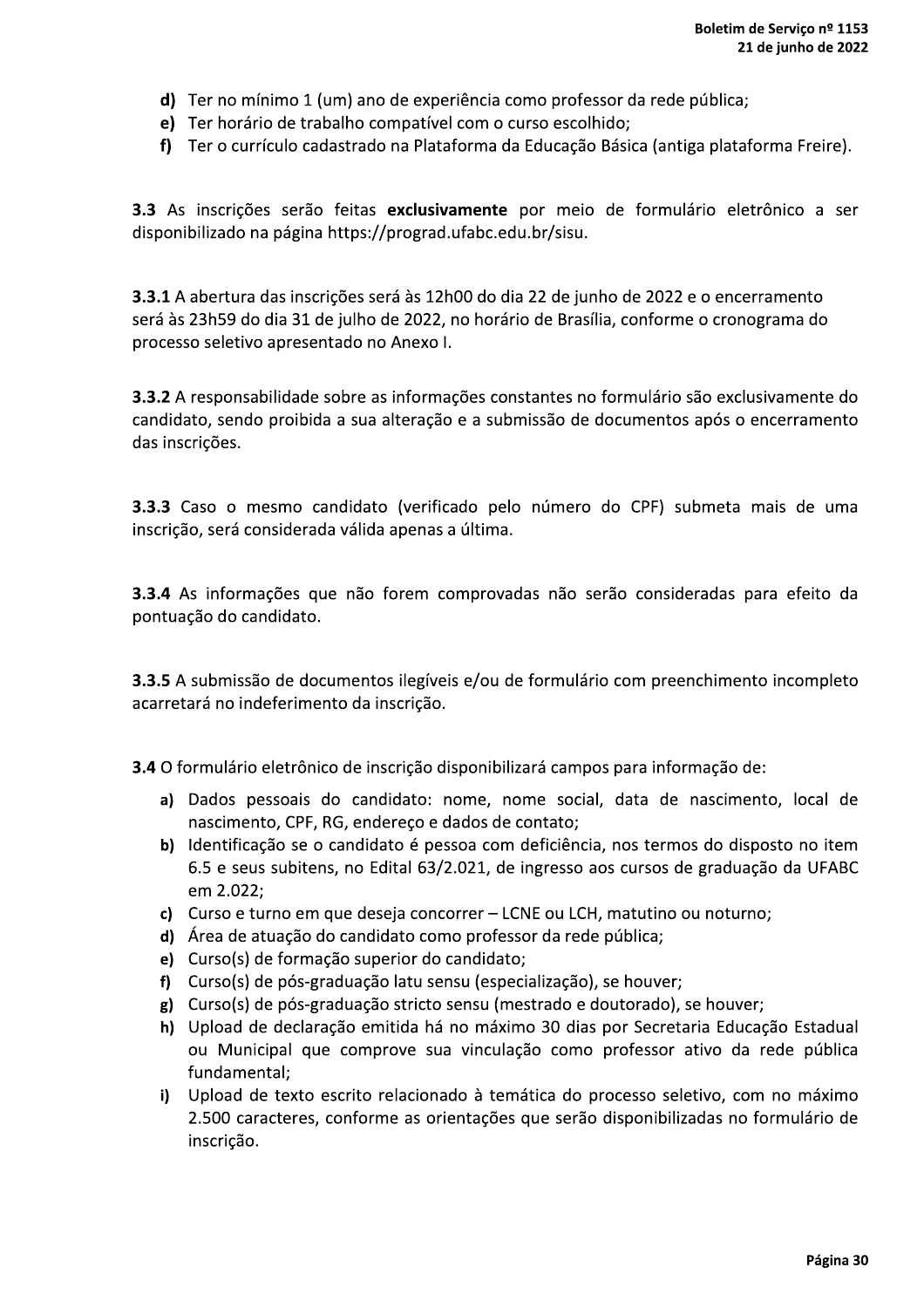3.5 Os dados informados no formulário de inscrição deste processo seletivo serão tratados exclusivamente para uso interno de acordo com a Lei Geral de Proteção de Dados (LGDP) - Lei nº 13.709/2018.

3.6 Neste processo seletivo não há cobrança de taxa de inscrição.

## 4. DA CLASSIFICAÇÃO E DOS CRITÉRIOS DE DESEMPATE

4.1 O processo seletivo constará da análise documental, que é eliminatória, e de duas etapas classificatórias: produção de texto escrito e entrevista.

4.2 Para a produção de texto escrito enviado pelos candidatos no momento da inscrição será atribuída uma nota de 0 (zero) a 40 (quarenta) pontos, considerando os aspectos de correção ortográfica e gramatical, clareza do texto, qualidade e consistência da argumentação, articulação com trajetória profissional na docência, e ainda coerência das justificativas para o ingresso no curso escolhido na UFABC.

4.2.1 Na etapa da produção de texto escrito será concedido um bônus de 10 (dez) pontos aos candidatos que atuam nos municípios de da região do Grande ABC, a saber: Diadema, Mauá, Ribeirão Pires, Rio Grande da Serra, Santo André, São Bernardo do Campo e São Caetano do Sul.

4.2.2 Os candidatos mais bem classificados em número máximo de 2 (duas) vezes o número de vagas serão convocados para a etapa de entrevistas, conforme a Tabela II.

| Curso                                                | Máximo de candidatos<br>classificados para a etapa de<br>entrevistas |                |
|------------------------------------------------------|----------------------------------------------------------------------|----------------|
|                                                      | <b>Matutino</b>                                                      | <b>Noturno</b> |
| Licenciatura em Ciências Naturais e Exatas<br>(LCNE) | 16                                                                   | 16             |
| Licenciatura em Ciências Humanas (LCH)               |                                                                      |                |

**Tabela II** 

4.3 Na etapa de entrevistas os candidatos serão arguidos durante 15 (quinze) minutos sobre aspectos gerais da docência, sobre o texto que produziram e ainda sobre suas aspirações com o curso, após o que os avaliadores atribuirão uma nota de 0 (zero) a 50 (cinquenta) pontos.

4.3.1 Caso o candidato não compareça à entrevista será automaticamente eliminado do processo seletivo.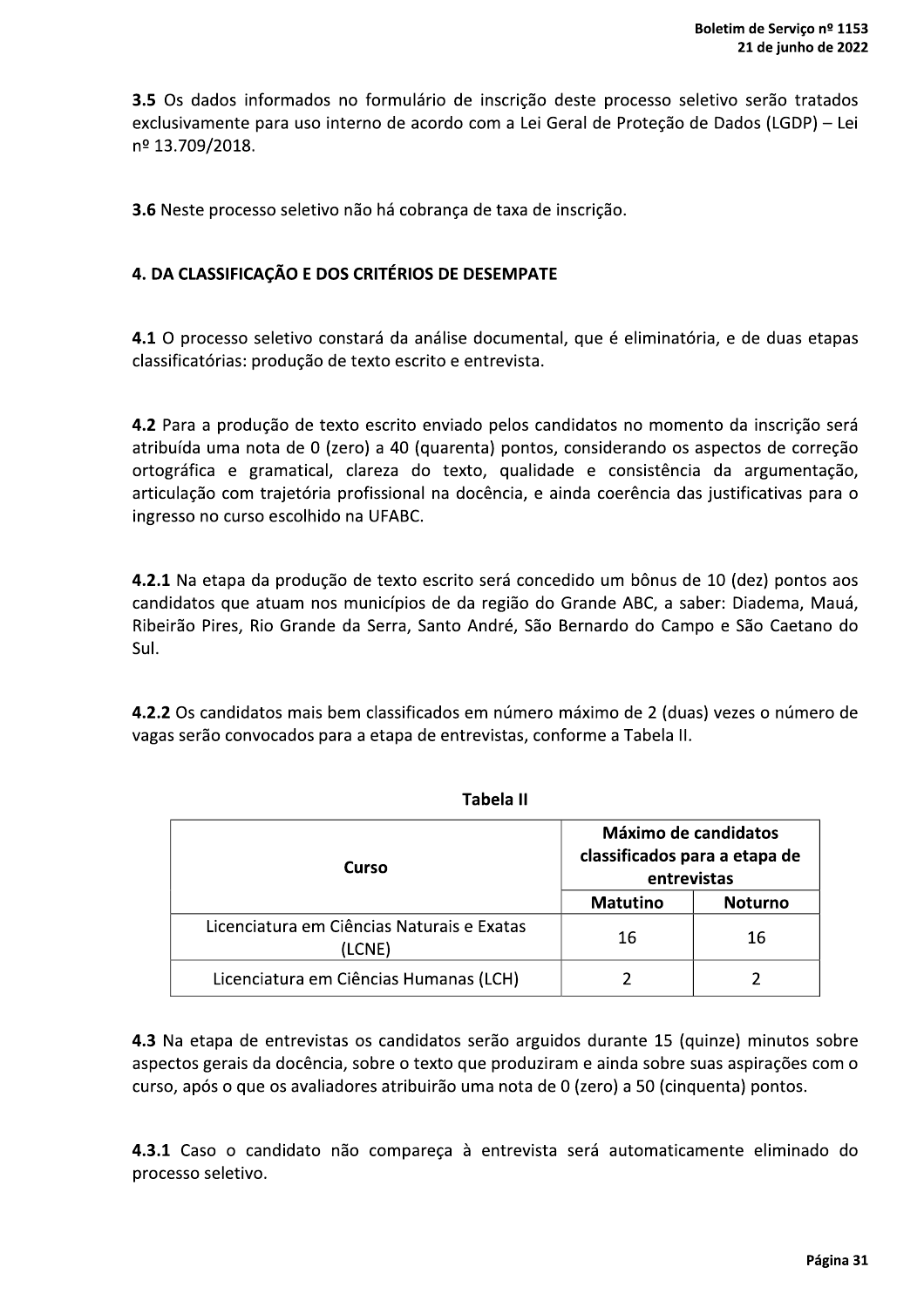4.3.2 Em casos excepcionais, devidamente justificados antecipadamente, a entrevista poderá ocorrer em formato remoto.

4.4 A classificação final em cada curso/turno para efeito das convocações observará a ordem decrescente da soma das pontuações obtidas pelos candidatos nos itens 4.2 e 4.3. Serão considerados

aprovados e aptos a serem convocados neste processo seletivo, conforme os procedimentos dispostos no item 5, os candidatos que obtiverem uma nota mínima de 60 pontos.

4.5 Em caso de empate na pontuação final de dois ou mais candidatos, a classificação final em cada curso/turno será feita considerando os seguintes critérios de desempate:

- a) Maior tempo de magistério na rede pública, contado ininterruptamente ou pela soma de, no máximo, 2 (dois) períodos não consecutivos;
- b) Caso persista o empate, idade (anos, meses e dias), sendo classificado primeiro o candidato de maior idade.

## **5. DAS CONVOCAÇÕES**

5.1 Os candidatos serão convocados em cada curso/turno por ordem de classificação conforme especificado no item 4.4.

5.2 Após cada convocação, os candidatos convocados que não solicitaram matrícula, ou que tiveram sua solicitação indeferida serão excluídos do processo seletivo.

5.3 Restando vagas não preenchidas, serão convocados novos candidatos por curso/turno conforme o cronograma constante do Anexo I, ou até que não existam mais candidatos aptos em cada curso/turno.

5.4 Caso ainda assim restem vagas disponíveis, estas não serão ocupadas, ainda que existam candidatos aptos e não convocados que optaram por outro curso neste processo seletivo.

### **6. DA MATRÍCULA**

6.1 O candidato aprovado por este processo seletivo deverá solicitar sua matrícula conforme instruções e prazos divulgados em prograd.ufabc.edu.br/sisu.

6.1.1 Na eventual situação de solicitação presencial de matrícula, todos os candidatos deverão comparecer no campus Santo André, situado à Avenida dos Estados, 5.001 - Bairro Santa Terezinha - Santo André, SP.

6.1.2 Na eventual situação de solicitação remota de matrícula, todos os candidatos deverão submeter seus documentos exclusivamente pelos meios divulgados pela UFABC e ficar atentos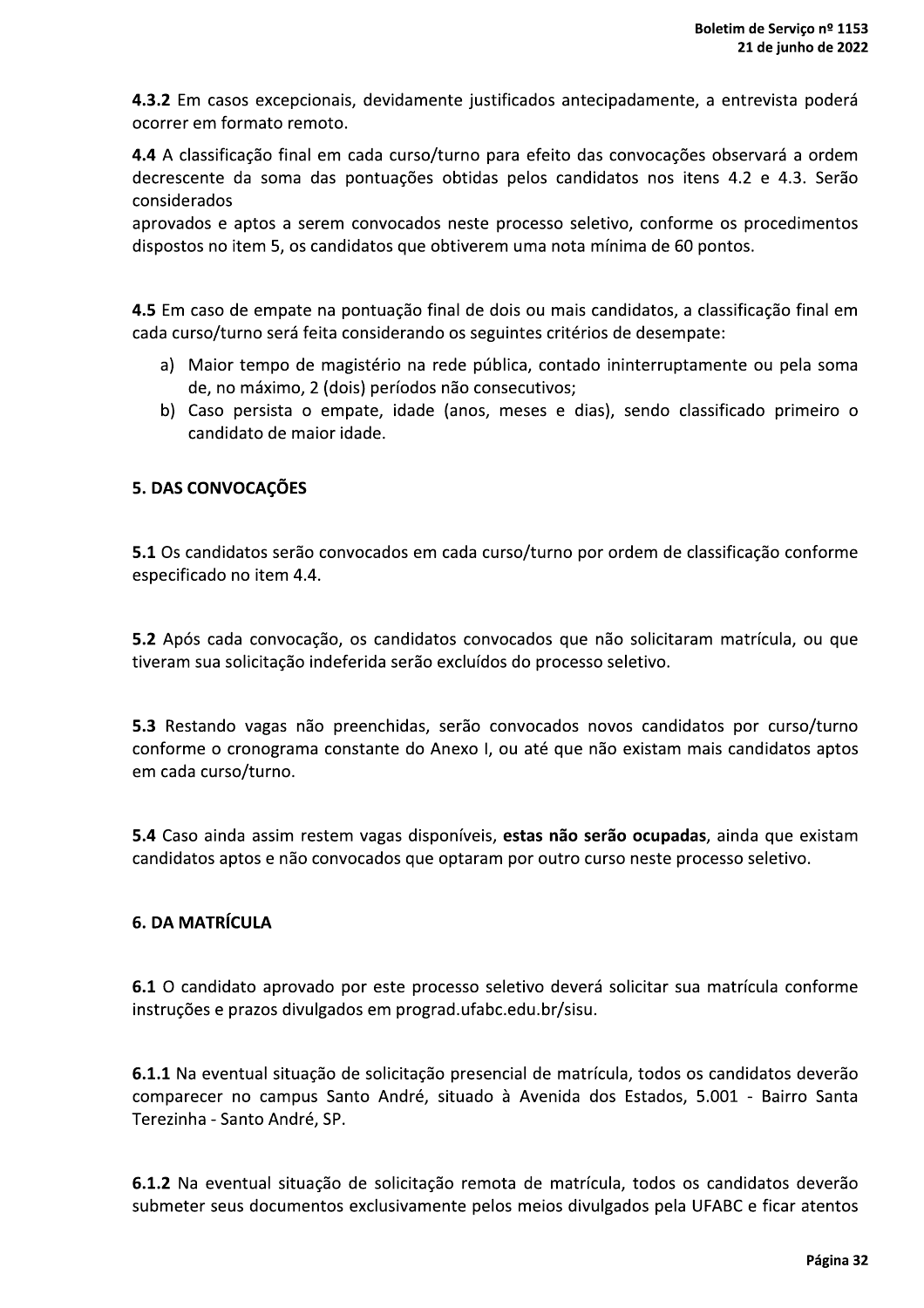a eventuais comunicações em seu e-mail cadastrado no momento da inscrição neste processo seletivo.

6.2 Todos os candidatos convocados para solicitar matrícula deverão apresentar os documentos descritos abaixo nas alíneas de "a" até "f":

- a) Cópia legível de declaração emitida há no máximo 30 dias por Secretaria Educação Estadual ou Municipal que comprove sua vinculação como professor ativo da rede pública fundamental:
- b) Cópia legível da Cédula de Identidade para os cidadãos brasileiros ou do Registro Nacional de Estrangeiro (RNE), exceto para os refugiados ou solicitantes de refúgio;
- c) Cópia legível do(s) Diploma(s) ou Certificado(s) de Conclusão do Ensino Superior dos cursos concluídos (frente e verso);
- d) Cópia legível da Certidão de Nascimento ou da Certidão de Casamento:
- e) Brasileiros do sexo masculino maiores de 18 anos devem apresentar documento que comprove a quitação com o Serviço Militar Obrigatório;
- Fotografia 3x4 impressa e recente para a ficha cadastral.  $f$

Além da documentação acima, o candidato deverá informar o número do Cadastro de Pessoa Física/CPF, caso este não conste da Cédula de Identidade, e deverá ainda estar quite com a Justica Eleitoral.

6.3 A UFABC poderá solicitar posteriormente os documentos originais para conferência, bem como documentos suplementares não mencionados neste Edital para dirimir eventuais dúvidas.

6.4 O candidato convocado para solicitar matrícula que realizou estudos equivalentes ao Ensino Superior, no todo ou em parte, no exterior, deverá apresentar parecer de equivalência de estudos obtido em Secretaria de Educação Estadual ou Distrital.

6.4.1 Documentos em língua estrangeira deverão estar acompanhados da respectiva tradução oficial.

6.5 A solicitação de matrícula dos candidatos convocados poderá ser feita por pessoa maior de 18 anos, desde que portando procuração específica para este fim, assinada pelo candidato e com firma reconhecida em cartório.

6.5.1 Poderá ser utilizado o modelo de procuração simplificado disponível em prograd.ufabc.edu.br/sisu.

6.6 Não será aceita a solicitação de matrícula dos candidatos que não apresentarem, física ou digitalmente, os documentos solicitados dentro do prazo estabelecido pela Comissão de Homologação de Matrículas de Ingressantes a cada convocação. Caso seja solicitada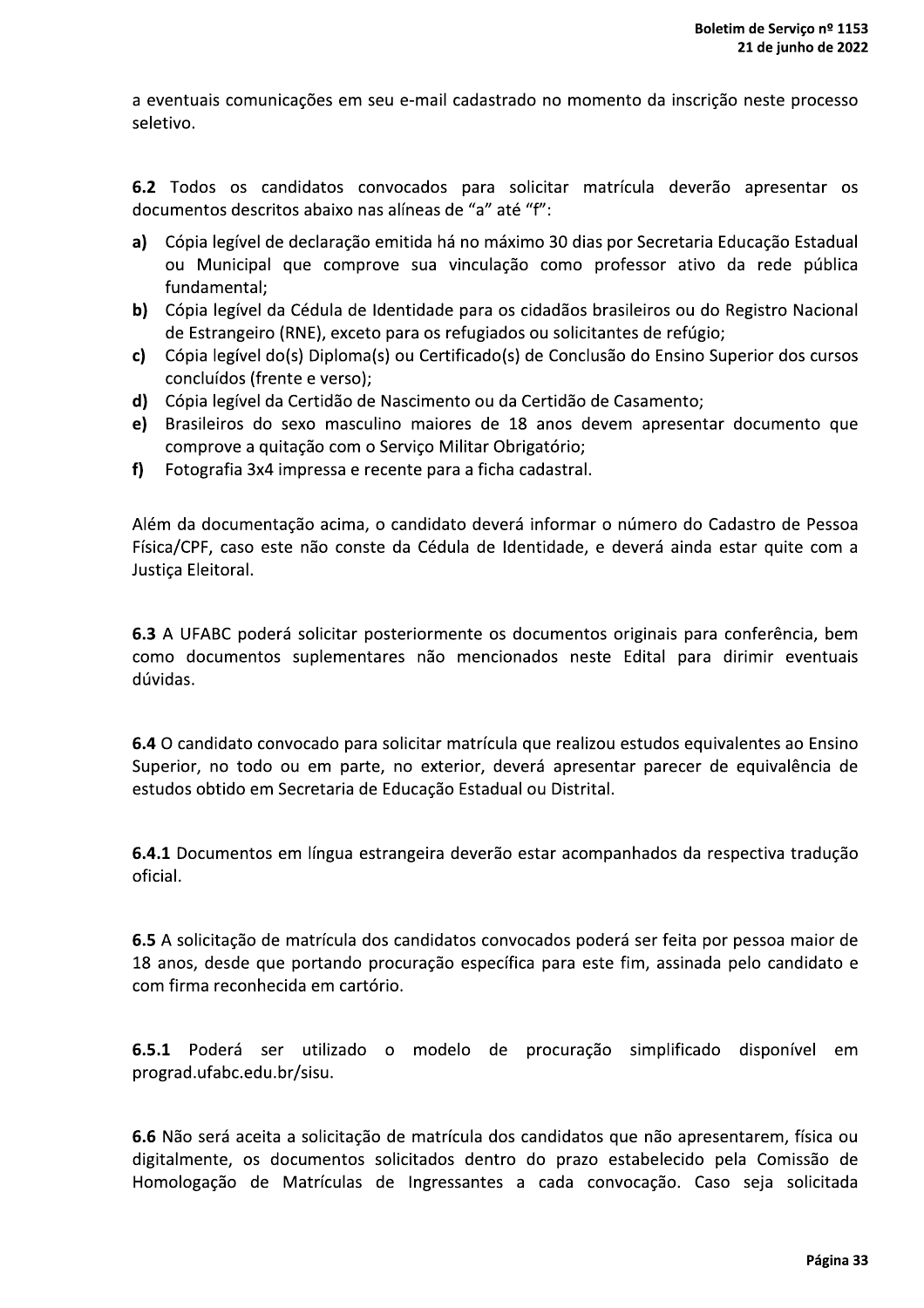documentação suplementar, esta também deverá ser apresentada dentro do prazo estipulado no momento da solicitação.

6.7 Em caso da comprovação, a qualquer tempo, de apresentação de documentos falsos ou adulterados, o candidato será excluído deste Processo Seletivo.

6.8 O não comparecimento ou a ausência de manifestação remota do candidato para a solicitação de matrícula nas datas e horários que serão divulgados oportunamente em prograd.ufabc.edu.br/sisu em qualquer convocação deste Processo Seletivo, implicará a perda da vaga e exclusão de todas as convocações posteriores, não havendo possibilidade de solicitar matrícula fora de prazo.

### **7. DOS RECURSOS**

7.1 O candidato que desejar interpor recurso deverá submeter seu pleito na Central de Atendimento ao Estudante da UFABC, no campus Santo André. Na eventualidade de não funcionamento presencial da Central de Atendimento ao Estudante, o recurso poderá ser interposto remotamente para o endereço eletrônico gabinete.prograd@ufabc.edu.br.

7.2 Não será aceito pedido de revisão de recurso já indeferido.

7.3 Os recursos serão julgados pela Comissão para Homologação das Matrículas dos Ingressantes 2022, ouvido o COMFOR sempre que necessário.

## 8. DISPOSIÇÕES FINAIS

8.1 Ficará facultado à UFABC o direito de realizar diligências e de proceder a conferência, inclusive junto a órgãos oficiais, das informações prestadas pelos candidatos no decorrer do Processo Seletivo ou pelos candidatos convocados para solicitação de matrícula ou matriculados. Mediante a constatação de omissão, alteração ou falsidade das informações prestadas e/ou dos documentos apresentados, respeitado o direito ao contraditório, fica facultado à UFABC o direito de abrir processo administrativo para apuração dos fatos.

8.2 Caso o trâmite do processo administrativo finalize com a identificação de grave desvirtuação das informações e declarações prestadas, haverá deliberação por: a) excluir o candidato do Processo Seletivo; b) indeferir a matrícula do candidato convocado para tal; c) cancelar a matrícula do candidato matriculado; d) anular a matrícula do candidato matriculado e considerar nulos todos os créditos obtidos e atividades acadêmicas realizadas por ele; e) cancelar o(s) registro(s) do(s) diploma(s) do candidato concluinte.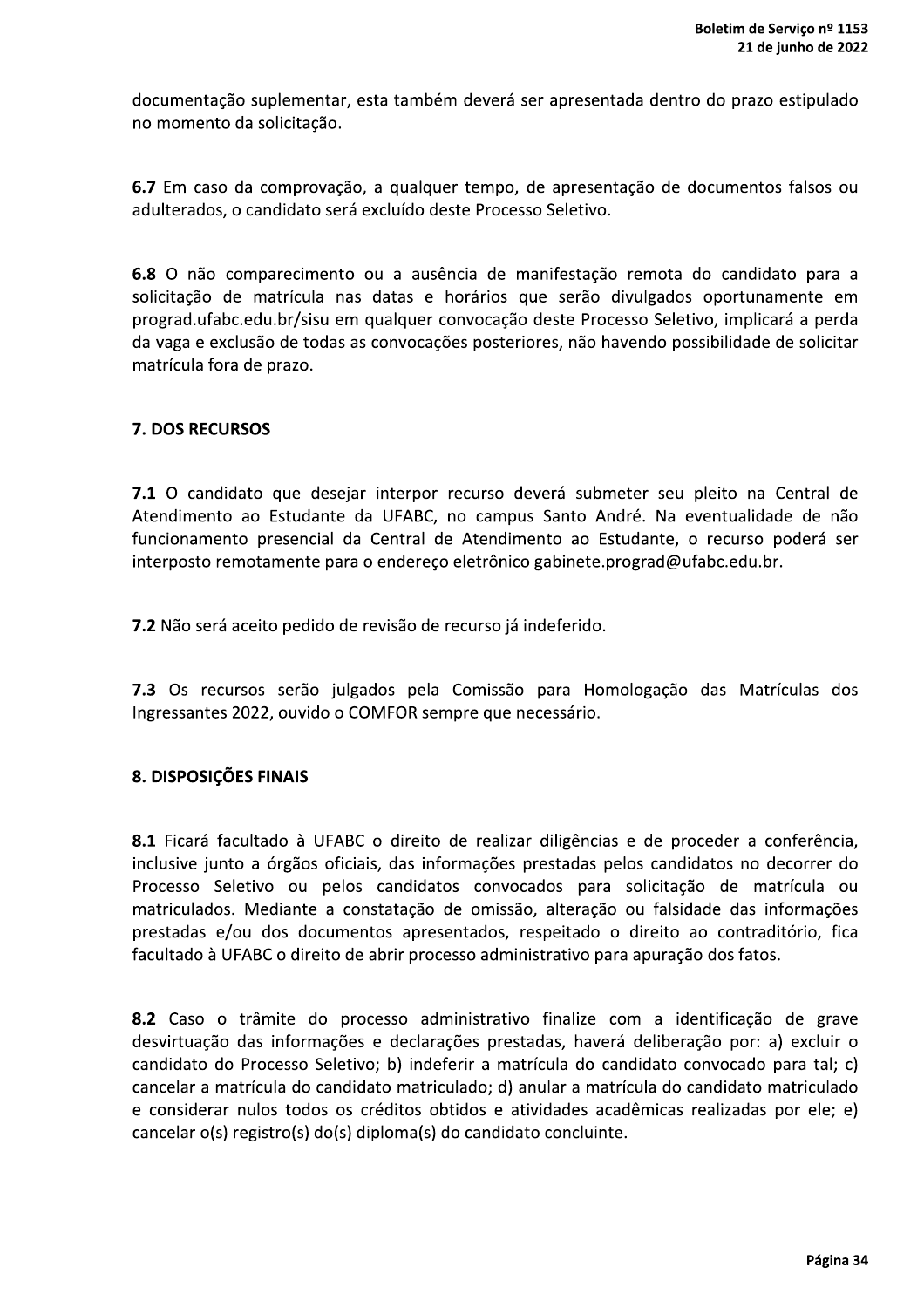8.3 O candidato participante deste Processo Seletivo declara expressamente que aceita todos os termos deste Edital.

8.4 Os casos omissos neste edital serão resolvidos pelo Reitor da UFABC, consultada a Comissão para Homologação das Matrículas dos Ingressantes 2022.

8.5 Este edital entrará em vigor na data de sua publicação no Boletim de Serviço da UFABC.

**DÁCIO ROBERTO MATHEUS** Reitor